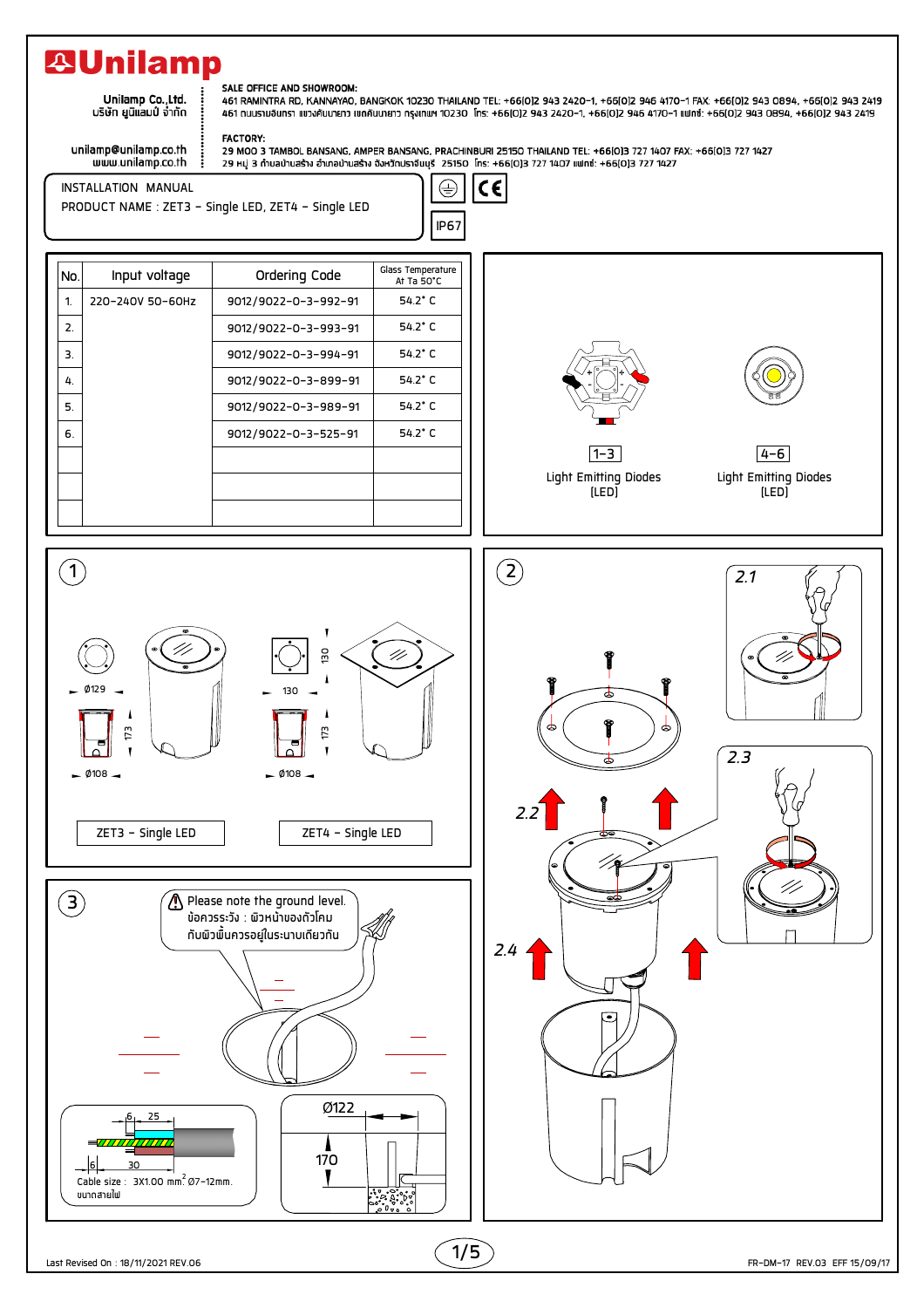

- 1. The manufacturer <u>will not be liable or held responsible</u> for any incorrect installation, misuse or improper use and unauthorised modification to the fittings. Failure to comply with mentioned warning may cause serious damage or serious injury to persons, animals or objects. If any modification is required please consult your dealer for the details. ้ทางพ้พลิดไม่สามารถรับพิดชอบในความเสียหายใดๆที่เกิดจากการติดตั้งไม่ถกวิธี, ใช้งานพิดประเภทหรือดัดแปลงดัวโคมในทกกรณี ซึ่ง สิ่งพิดปกติเหล่านี้ อาจทำให้เกิดอันดรายกับ คน สัดว์ สิ่งของ หากมีข้อสงสัยหรือมีความด้องการปรับแด่งดัวโคม ให้เหมาะสมกับการใช้งาน กรณาติดต่อตัวแทนจำหน่ายหรือพ้พลิด
- 2. Where damage has occured to the fittings, please make the replacement with standard parts before use. ในกรณีที่มีชิ้นส่วนประกอบใดเกิดความเสียหายกรุณาเปลี่ยนชิ้นส่วนใหม่ก่อนการใช้งานทุกครั้ง เพื่อความปลอดภัย

Last Revised On : 18/11/2021 REV.06

2/5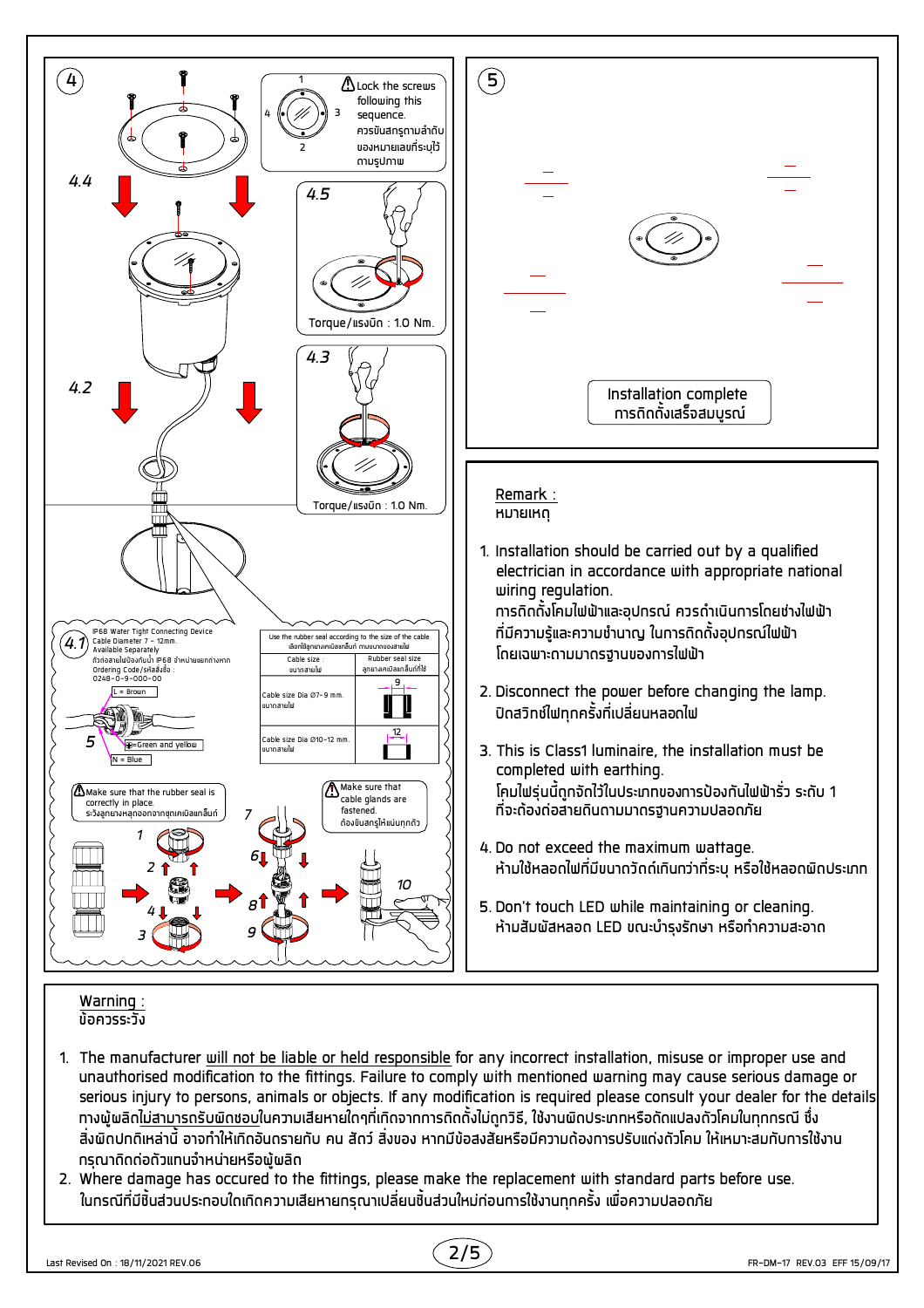

3/5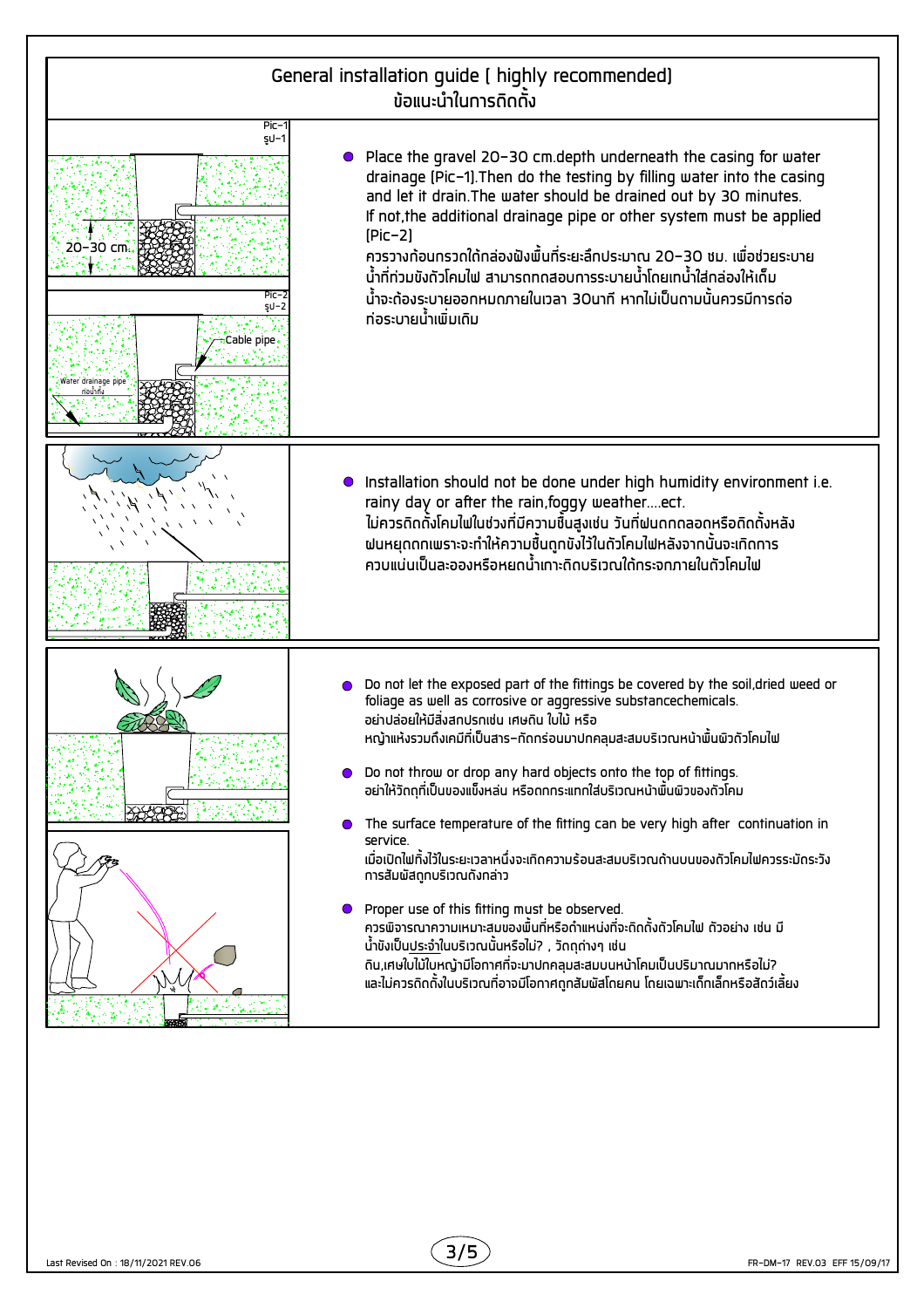| Walk over fittings. Max 1000 Kg pressure load.<br>$\bullet$<br>โครงสร้างของโคมไฟชนิดนี้สามารถเดินเหยียบบนหน้าโคมได้ และรับแรงทดทับได้ 1,000 ทท.                                                                                                                                                                                                                                                                                                                                                                                                                                                                                                                                  |  |  |
|----------------------------------------------------------------------------------------------------------------------------------------------------------------------------------------------------------------------------------------------------------------------------------------------------------------------------------------------------------------------------------------------------------------------------------------------------------------------------------------------------------------------------------------------------------------------------------------------------------------------------------------------------------------------------------|--|--|
|                                                                                                                                                                                                                                                                                                                                                                                                                                                                                                                                                                                                                                                                                  |  |  |
|                                                                                                                                                                                                                                                                                                                                                                                                                                                                                                                                                                                                                                                                                  |  |  |
| Cable Size/ขนาดสายใฟ : 3x1.00 mm. $\varnothing$ 7-12 mm.                                                                                                                                                                                                                                                                                                                                                                                                                                                                                                                                                                                                                         |  |  |
| Do not touch the LED because it may shorten the life time or the LED can be<br>breaking down.<br><b>NO</b><br>้ห้ามสัมพัสหลอด LED โดยเด็ดขาด เพราะจะทำให้หลอดเสื่อมสภาพ                                                                                                                                                                                                                                                                                                                                                                                                                                                                                                          |  |  |
| • Minimum distance to lighted surface.<br>ระยะห่างขั้นถ่ำ จากหน้าโคมถึงพื้นพิวที่ถูกส่องสว่าง<br>0.5 <sub>m</sub>                                                                                                                                                                                                                                                                                                                                                                                                                                                                                                                                                                |  |  |
| Not using chemical compounds and aggressive agents such as, weed<br>$\bullet$<br>repellents fertilizers, acid solvent and contaminated irrigation water near the<br>Luminaires.<br>้ห้ามใช้สารเคมีเช่น ปุ๋ย, ยาทำจัดศัดรูพืช, ปูนขาว, สารละลายที่เป็นกรด และน้ำปนเปื้อนสารเคมี<br>้นริเวณที่ดิดตั้งโคมใฟ                                                                                                                                                                                                                                                                                                                                                                         |  |  |
| Any damaged safety glass cover must be replaced only with the original<br>$\bullet$<br>spare part.<br>้เมื่อกระจกเกิดความเสียหาย เพื่อความปลอดภัยควรสั่งอะไหล่แท้จากผู้พลิดเท่านั้น                                                                                                                                                                                                                                                                                                                                                                                                                                                                                              |  |  |
| Our products are installed with electronic components with the protection against<br>0.<br>overvoltage according to IEC 61547. The customers have to install the additional<br>overvoltage protection devices (against surge, transients, etc) in their electrical<br>system to avoid the risk of damage. Failing to do so can cause the end<br>of products warranty.<br>พลิกภัณฑ์ของเราได้รับการถิดถั้งระบบป้องกันแรงดันไฟฟ้าเกินถามมากรฐาน IEC 61547<br>ลูกค้าถ้องถิดถั้งอุปกรณ์ป้องกันแรงกันไฟฟ้าเกินเพิ่มเถิม(เช่น ป้องกันไฟกระชาก ฯลฯ )<br>้ในระบบไฟฟ้าเพื่อหลีกเลี่ยงความเสียหายที่อาจจะเกิดขึ้น หากลูกค้าไม่ทำการถิดตั้งเพิ่ม<br>้เดิมอาจทำให้การรับประกันสินค้าสิ้นสุดลง |  |  |

 $(4/5)$